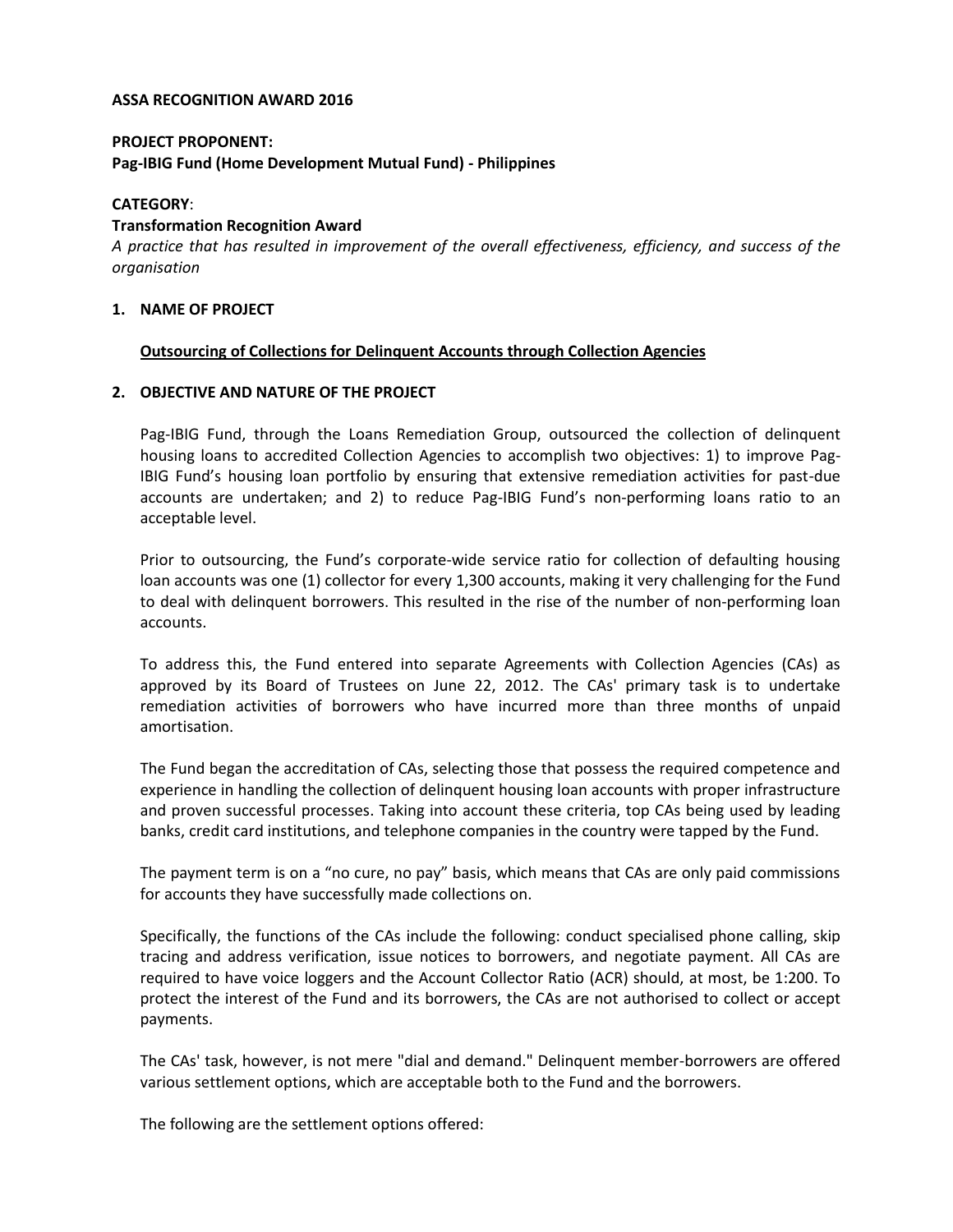- 1. Plan of Payment a settlement program to help the borrower update his account by paying his arrears within three to six months.
- 2. Penalty Condonation full condonation of penalties is offered upon the full updating of the account.
- 3. Re-pricing an enticement offer to the borrower on the application of the new (lower) interest rates to his loan account upon full updating of his account.
- 4. Restructuring a settlement program to help the borrower update his account by recomputing his total outstanding balance including the total arrears payable within the maximum term of 30 years but not to exceed the difference between the borrower's present age and age seventy.
- 5. Non-Performing Asset Resolution Program (NPARP) a settlement program to help the borrower update his account by re-assessing the value of subject property against the remaining book value of the account.

The Fund, through an Audit Team, conducts regular audit on the CAs to measure their performance and compliance to the Agreement and to the Fund's Performance Standards using a Collection Agency Outsourcing Balance Scorecard approved by the Pag-IBIG Management.

The Audit team is also responsible for the evaluation of the application for accreditation of CAs using a criteria developed by the Fund. There is also a Recovery Officer assigned to every agency whose task is to monitor the accounts endorsed to the CA as well as guide them in meeting their targets.

On January 26, 2013, the collection outsourcing was pilot tested for NCR accounts and by April 2013, it was rolled out corporate-wide. To date, there are 19 accredited collection partners of the Fund.

# **3. WHY IT SHOULD BE RECOGNISED?**

The Outsourcing of Collections for Delinquent Accounts through CAs, with proper supervision from the Fund, is a strategy that delivered more than that which was expected. Based on the numbers as discussed below, it cannot be denied that indeed, there is a significant reduction of non-performing loans. This resulted in the increase of the performing loans ratio of the Fund by almost 10 percentage points in just a little over three years, translating into better housing loan portfolio for the Fund.

# **Improvement of Performing Loans Ratio**

For the first three years of the collections outsourcing operations, the average rate of conversion of Non-Performing Loans to Performing Loans was at 46% per year.

As of March 2016, the cure rate climbed to 55 percent, which means that out of the 319,570 total non-performing accounts endorsed to the CAs, 175,520 have already been converted to performing loans.

From 2004 until 2012, the average Performing Loans Ratio (PLR) of the Fund was at 76.18%. Since the Fund began to outsource collections of delinquent accounts, the PLR started to pick up, consistently rising to achieve a PLR of 84.45% by December 2015 – the Fund's all time high corporate-wide.

On top of this, additional collections were generated and the Fund saved on operational expenses for the activities in handling delinquent accounts.